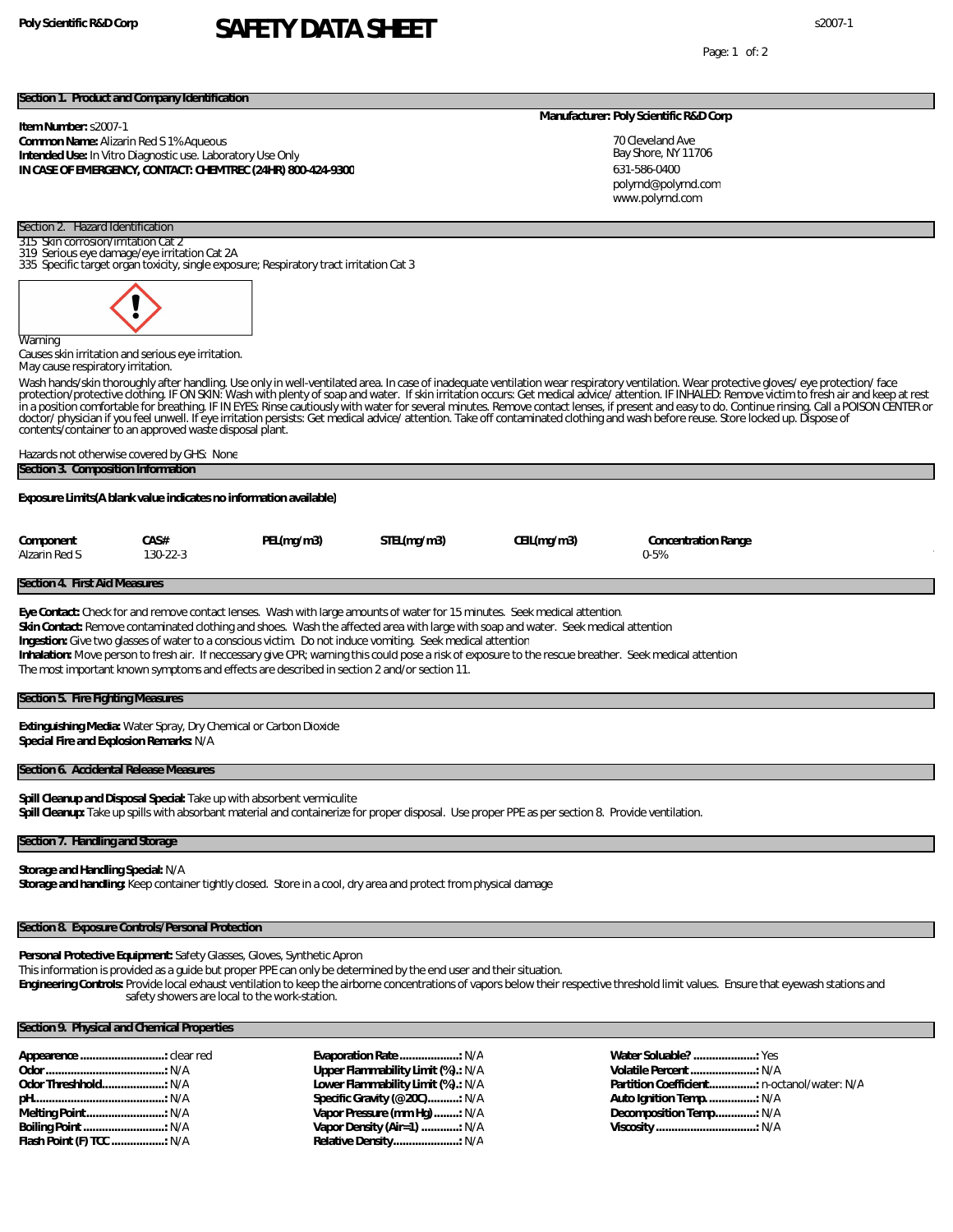# **Poly Scientific R&D Corp** s2007-1 **SAFETY DATA SHEET**

# **Section 10. Stability and reactivity**

**Special Remarks on Stability:** Stable

**Special Remarks on Reactivity:** N/A

**Water Reactive:** No

#### **Section 11. Toxological Information**

**Routes of Entry:** Inhalation, Skin Absorption, Ingestion

**Animal Toxicity:** N/A

**Human Toxic Effects:** Target Organs: N/A

**Potential Acute Health Effects:** Hazardous in case of inhalation, eye contact, skin contact, ingestion

**Potential Chronic Health Effects:** N/A

#### **Section 12. Ecological Information**

**Ecological Information:** N/A

**Section 13. Disposal Considerations**

Waste Disposal: Dispose of in accordance with local, state and federal laws.

#### **Section 14. Transport Information**

**DOT Identification:** Non Hazardous

### **Section 15. Regulatory Information**

State Regulations: New York release reporting list: N/A

| Sara Section 311 Reporting    |          |       |         |      |     |     |     |                                               |     |     |
|-------------------------------|----------|-------|---------|------|-----|-----|-----|-----------------------------------------------|-----|-----|
| Component                     | CAS#     | Acute | Chronic | Fire |     |     |     | Pressure Reactive SARA302 SARA313 CERCLA RCRA |     |     |
| Alzarin Red S                 | 130-22-3 | No.   | - No    | No.  | No. | -No | No. | No.                                           | No. | No. |
| Section 16. Other Information |          |       |         |      |     |     |     |                                               |     |     |
| Review Date: 12/1/2015        |          |       |         |      |     |     |     |                                               |     |     |
| Reviewed by: ddi              |          |       |         |      |     |     |     |                                               |     |     |
| MSDS Group Id: 167            |          |       |         |      |     |     |     |                                               |     |     |

**Notice:** This MSDS applies only to the material as packaged. If the material is altered by any means it may pose risks not mentioned here.

It is the user's responcibility to develope proper methods of handling and personal protection based on the actual conditions of use.

While this MSDS is based on reliable technical data, Poly Scientific R&D Corp. assumes no responcibility for the completeness or accuracy of the information contained herein.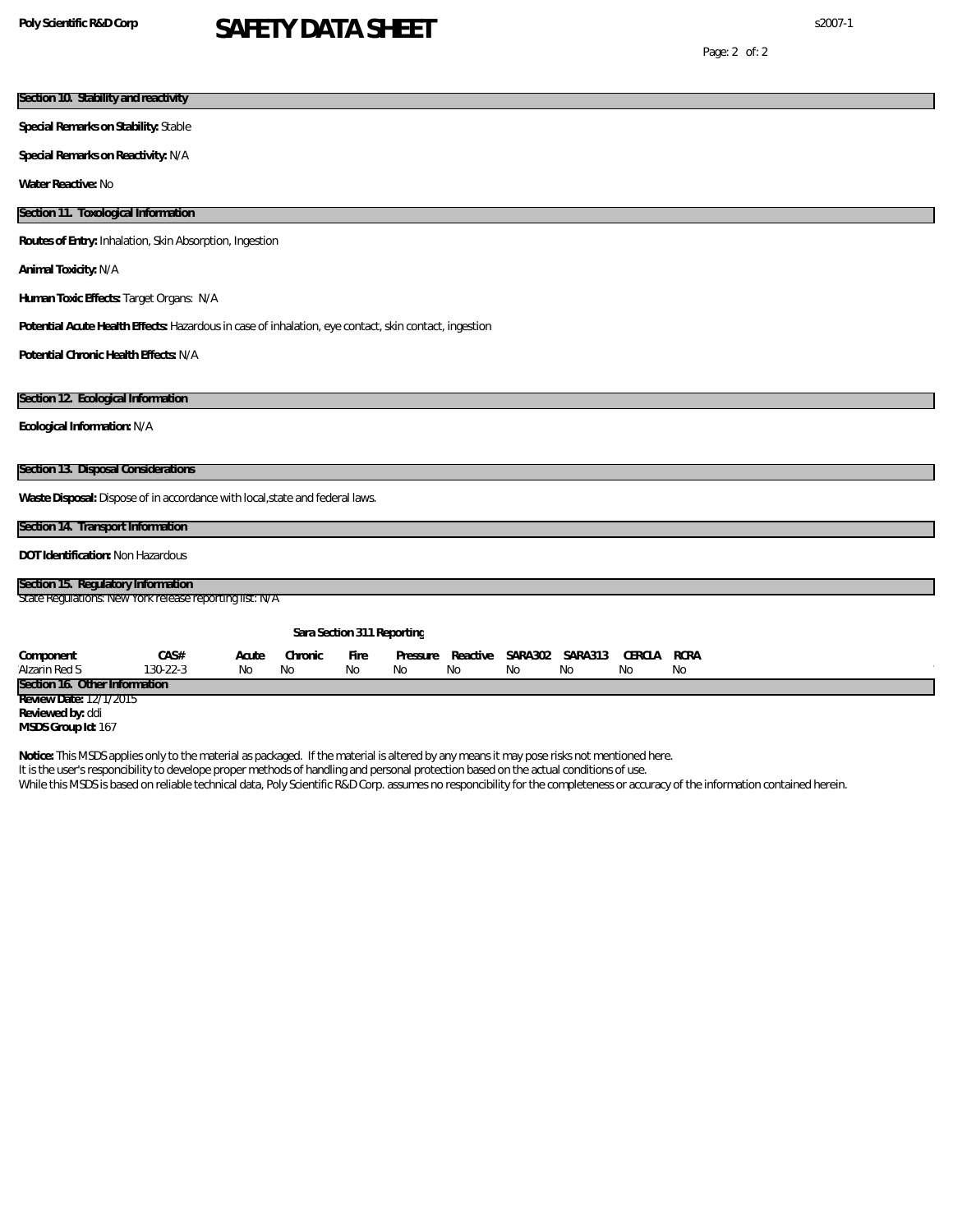# **Poly Scientific R&D Corp** s2006-1 **SAFETY DATA SHEET**

Page: 1 of: 2

#### **Section 1. Product and Company Identification**

**Item Number:** s2006-1

#### **Common Name:** Ammonium Hydroxide 0.1% Aqueous **Intended Use:** In Vitro Diagnostic use. Laboratory Use Only **IN CASE OF EMERGENCY, CONTACT: CHEMTREC (24HR) 800-424-9300**

#### **Manufacturer: Poly Scientific R&D Corp**

70 Cleveland Ave Bay Shore, NY 11706 631-586-0400 www.polyrnd.com polyrnd@polyrnd.com

Harmful If Swallowed or Inhaled Avoid breathing dust or vapor. May be irritating to eyes, skin, and respiratory system. Wear safety goggles and rubber gloves to avoid contact. Wash thoroughly after handling. Keep container tightly closed.

EFFECTS OF EXPOSURE: Ingestion may cause nausea and abdominal pain. Mild irritant to skin and eyes.

TARGET ORGANS: None. FIRST AID: Call a physician at once!

Section 2. Hazard Identification

For Fire: Use extinguishing media appropriate for surrounding fire. For Spill: Eliminate ignition sources. Pick up with absorbent material and containerize for proper disposal.

| Hazards not otherwise covered by GHS: None                         |  |
|--------------------------------------------------------------------|--|
| Section 3. Composition Information                                 |  |
| Exposure Limits (A blank value indicates no information available) |  |

| Component         | CA S# | PEL(mg/m3) | STEL(mg/m3) | CEIL(mg/m3) | Concentration Range |
|-------------------|-------|------------|-------------|-------------|---------------------|
| No OSHA hazardous |       |            |             |             | 0-5%                |
| Components        |       |            |             |             | 50-100%             |

#### **Section 4. First Aid Measures**

**Eye Contact:** Check for and remove contact lenses. Wash with large amounts of water for 15 minutes. Seek medical attention.

**Skin Contact:** Remove contaminated clothing and shoes. Wash the affected area with large with soap and water. Seek medical attention

**Ingestion:** Give two glasses of water to a conscious victim. Do not induce vomiting. Seek medical attention

**Inhalation:** Move person to fresh air. If neccessary give CPR; warning this could pose a risk of exposure to the rescue breather. Seek medical attention

The most important known symptoms and effects are described in section 2 and/or section 11.

### **Section 5. Fire Fighting Measures**

**Extinguishing Media:** N/A

**Special Fire and Explosion Remarks:** NA

#### **Section 6. Accidental Release Measures**

**Spill Cleanup and Disposal Special:** N/A

**Spill Cleanup:** Take up spills with absorbant material and containerize for proper disposal. Use proper PPE as per section 8. Provide ventilation.

#### **Section 7. Handling and Storage**

**Storage and Handling Special:** N/A **Storage and handling:** Keep container tightly closed. Store in a cool, dry area and protect from physical damage

#### **Section 8. Exposure Controls/Personal Protection**

#### **Personal Protective Equipment:** N/A

This information is provided as a guide but proper PPE can only be determined by the end user and their situation.

**Engineering Controls:** Provide local exhaust ventilation to keep the airborne concentrations of vapors below their respective threshold limit values. Ensure that eyewash stations and safety showers are local to the work-station.

### **Section 9. Physical and Chemical Properties**

**Evaporation Rate ...................:** N/A **Upper Flammability Limit (%).:** NA **Lower Flammability Limit (%).:** NA **Specific Gravity (@20C)..........:** N/A **Vapor Pressure (mm Hg)........:** N/A **Vapor Density (Air=1) ............:** N/A **Relative Density.....................:** N/A

**Water Soluable? ....................:** Yes **Volatile Percent.....................:** N/A **Partition Coefficient...............:** n-octanol/water: N/A **Auto Ignition Temp................:** N/A **Decomposition Temp.............:** N/A **Viscosity ................................:** N/A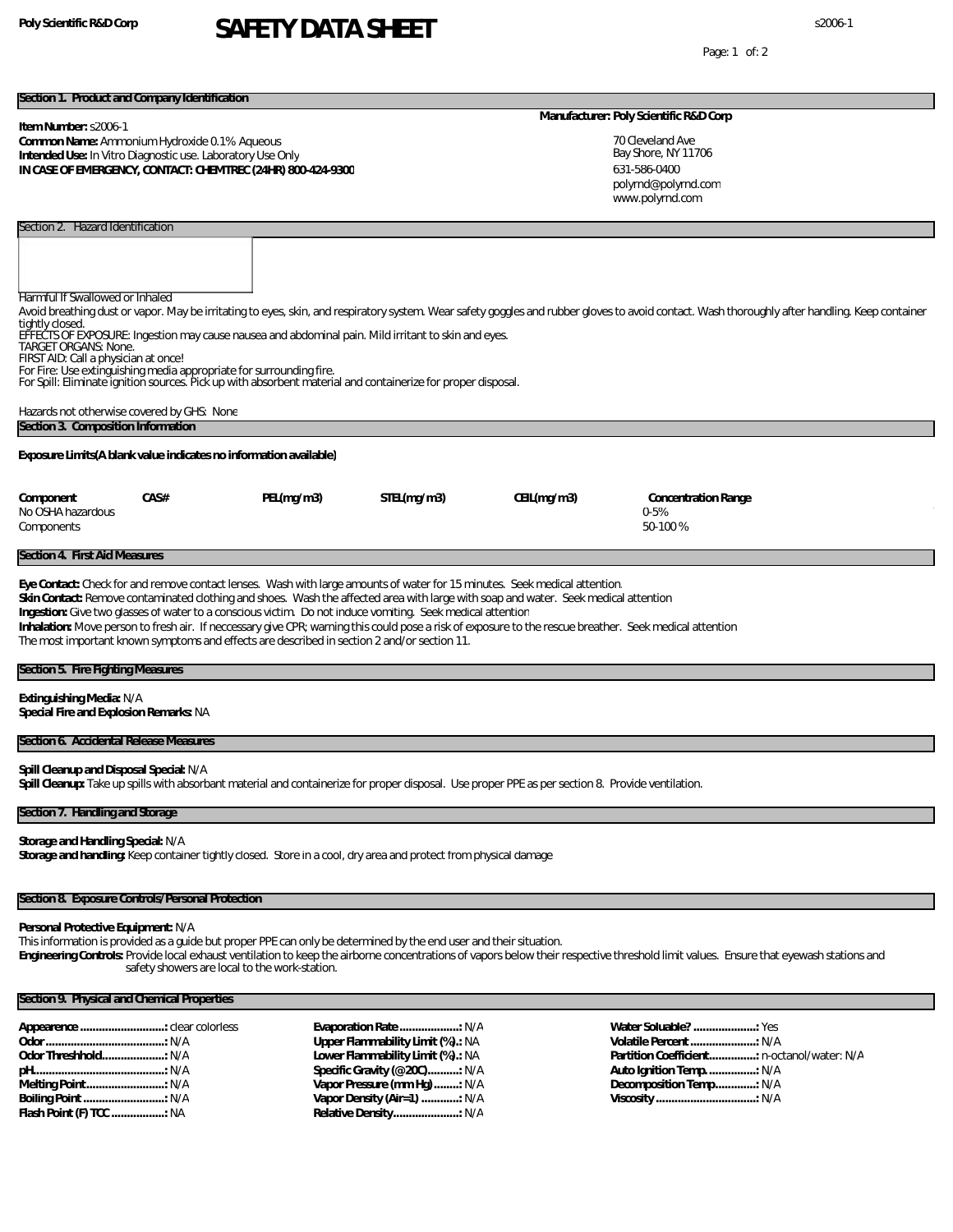# **Poly Scientific R&D Corp** s2006-1 **SAFETY DATA SHEET**

Page: 2 of: 2

| Section 10. Stability and reactivity                                                                                                      |      |           |                            |           |          |          |    |                   |        |             |  |  |
|-------------------------------------------------------------------------------------------------------------------------------------------|------|-----------|----------------------------|-----------|----------|----------|----|-------------------|--------|-------------|--|--|
| Special Remarks on Stability: N/A                                                                                                         |      |           |                            |           |          |          |    |                   |        |             |  |  |
| Special Remarks on Reactivity: N/A                                                                                                        |      |           |                            |           |          |          |    |                   |        |             |  |  |
| Water Reactive: No                                                                                                                        |      |           |                            |           |          |          |    |                   |        |             |  |  |
| Section 11. Toxological Information                                                                                                       |      |           |                            |           |          |          |    |                   |        |             |  |  |
| Routes of Entry: N/A                                                                                                                      |      |           |                            |           |          |          |    |                   |        |             |  |  |
| Animal Toxicity: N/A                                                                                                                      |      |           |                            |           |          |          |    |                   |        |             |  |  |
| Human Toxic Effects: N/A                                                                                                                  |      |           |                            |           |          |          |    |                   |        |             |  |  |
| Potential Acute Health Effects: N/A                                                                                                       |      |           |                            |           |          |          |    |                   |        |             |  |  |
| Potential Chronic Health Effects: N/A                                                                                                     |      |           |                            |           |          |          |    |                   |        |             |  |  |
|                                                                                                                                           |      |           |                            |           |          |          |    |                   |        |             |  |  |
| Section 12. Ecological Information                                                                                                        |      |           |                            |           |          |          |    |                   |        |             |  |  |
| Ecological Information: N/A                                                                                                               |      |           |                            |           |          |          |    |                   |        |             |  |  |
| Section 13. Disposal Considerations                                                                                                       |      |           |                            |           |          |          |    |                   |        |             |  |  |
| Waste Disposal: Dispose of in accordance with local, state and federal laws.                                                              |      |           |                            |           |          |          |    |                   |        |             |  |  |
| Section 14. Transport Information                                                                                                         |      |           |                            |           |          |          |    |                   |        |             |  |  |
| DOT Identification: Non Hazardous                                                                                                         |      |           |                            |           |          |          |    |                   |        |             |  |  |
|                                                                                                                                           |      |           |                            |           |          |          |    |                   |        |             |  |  |
| Section 15. Regulatory Information<br>State Regulations New York release reporting list: N/A                                              |      |           |                            |           |          |          |    |                   |        |             |  |  |
|                                                                                                                                           |      |           |                            |           |          |          |    |                   |        |             |  |  |
|                                                                                                                                           |      |           | Sara Section 311 Reporting |           |          |          |    |                   |        |             |  |  |
| Component                                                                                                                                 | CAS# | Acute     | Chronic                    | Fire      | Pressure | Reactive |    | SARA 302 SARA 313 | CERCLA | <b>RCRA</b> |  |  |
| No OSHA hazardous                                                                                                                         |      | No        | <b>No</b>                  | <b>No</b> | No       | No       | No | No                | No     | No          |  |  |
| Components<br>Section 16. Other Information                                                                                               |      | <b>No</b> | No                         | No        | No       | No       | No | No                | No     | No          |  |  |
| Review Date: 12/4/2015                                                                                                                    |      |           |                            |           |          |          |    |                   |        |             |  |  |
| Reviewed by: ddi                                                                                                                          |      |           |                            |           |          |          |    |                   |        |             |  |  |
| MSDS Group Id: 2                                                                                                                          |      |           |                            |           |          |          |    |                   |        |             |  |  |
| Notice: This MSDS applies only to the material as packaged. If the material is altered by any means it may pose risks not mentioned here. |      |           |                            |           |          |          |    |                   |        |             |  |  |

It is the user's responcibility to develope proper methods of handling and personal protection based on the actual conditions of use. While this MSDS is based on reliable technical data, Poly Scientific R&D Corp. assumes no responcibility for the completeness or accuracy of the information contained herein.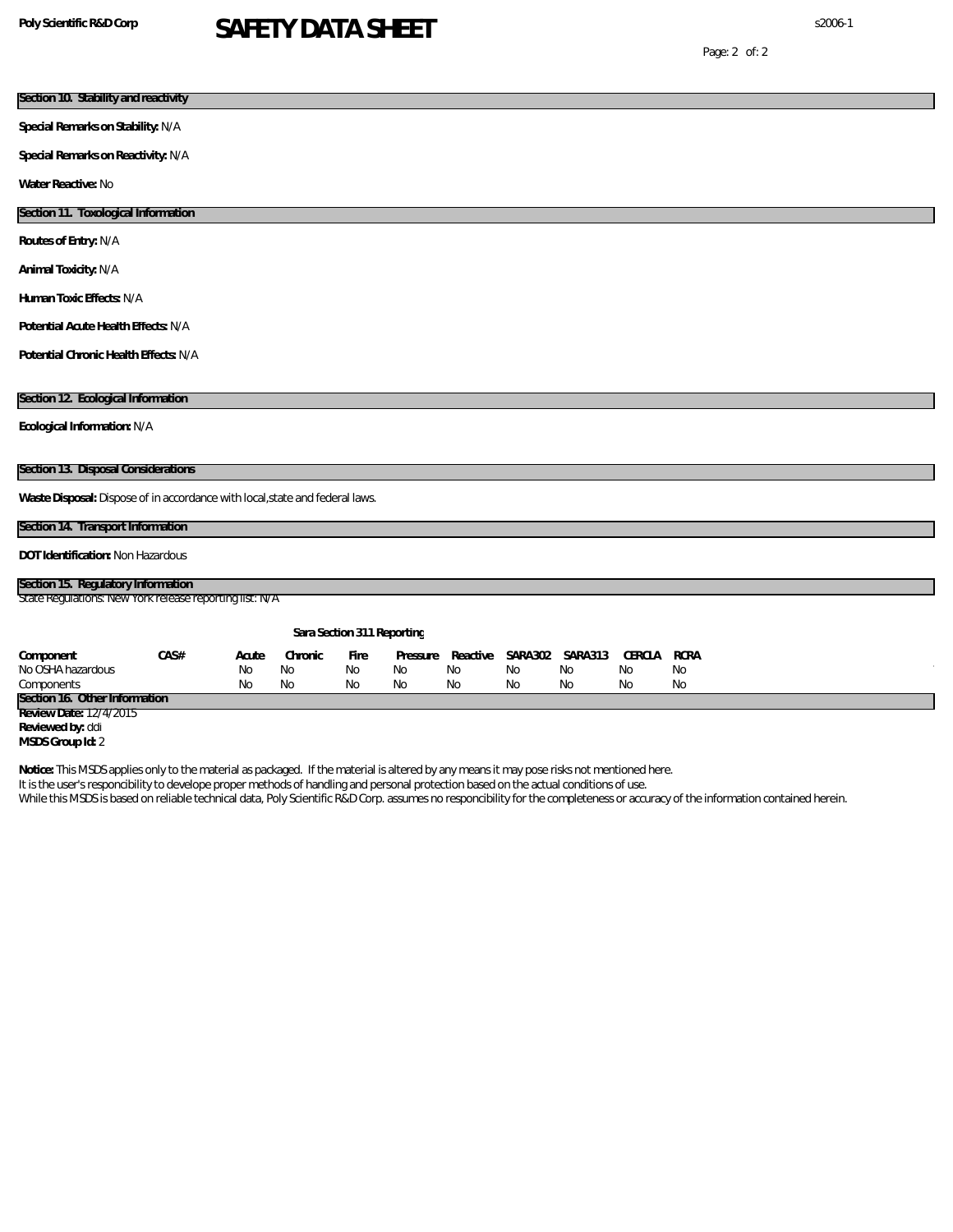# **Poly Scientific R&D Corp** s230b-1 **SAFETY DATA SHEET**

Page: 1 of: 2

#### **Section 1. Product and Company Identification**

#### **Item Number:** s230b-1

#### **Common Name:** Fast Green Substitute For LT Green 1% Aqueous **Intended Use:** In Vitro Diagnostic use. Laboratory Use Only **IN CASE OF EMERGENCY, CONTACT: CHEMTREC (24HR) 800-424-9300**

#### **Manufacturer: Poly Scientific R&D Corp**

70 Cleveland Ave Bay Shore, NY 11706 631-586-0400 www.polyrnd.com polyrnd@polyrnd.com

## Section 2. Hazard Identification

314 Skin corrosion/irritation Cat 1A, B, C 341 Germ cell mutagencity Cat 2



Danger

Causes severe skin burns and eye damage. Suspected of causing genetic defects.

Obtain special instructions before use. Do not handle until all safety precautions have been read and understood. Do not breathe dust/fume/gas/mist/vapours/spray. Wash hands/skin<br>thoroughly after handling. Do not eat, drin Remove/Take off immediately all contaminated clothing. Rinse skin with water/shower. Wash contaminated clothing before reuse. IF IN EYES: Rinse cautiously with water for several minutes.<br>Remove contact lenses, if present a Remove victim to fresh air and keep at rest in a position comfortable for breathing. Dispose of contents/container to an approved waste disposal plant.

#### Hazards not otherwise covered by GHS: None **Section 3. Composition Information**

**Exposure Limits(A blank value indicates no information available)**

| Component            | CAS#      | PEL(mq/m3) | STEL(mg/m3) | CEIL(mg/m3) | <b>Concentration Range</b> |  |
|----------------------|-----------|------------|-------------|-------------|----------------------------|--|
| Acetic Acid, Glacial | $64-19-7$ | 15.00      | 10.00       |             | 0-5%                       |  |

#### **Section 4. First Aid Measures**

**Eye Contact:** Check for and remove contact lenses. Wash with large amounts of water for 15 minutes. Seek medical attention. **Skin Contact:** Remove contaminated clothing and shoes. Wash the affected area with large with soap and water. Seek medical attention **Ingestion:** Give two glasses of water to a conscious victim. Do not induce vomiting. Seek medical attention **Inhalation:** Move person to fresh air. If neccessary give CPR; warning this could pose a risk of exposure to the rescue breather. Seek medical attention The most important known symptoms and effects are described in section 2 and/or section 11.

#### **Section 5. Fire Fighting Measures**

**Extinguishing Media :** Wtare, Dry Chemical Foam, or Carbon Dioxide **Special Fire and Explosion Remarks :** N/A

#### **Section 6. Accidental Release Measures**

**Spill Cleanup and Disposal Special :** Caution! Corrosive! Neutralize alkaline material (soda ash) Take up spills with absorbent material **Spill Cleanup:** Take up spills with absorbant material and containerize for proper disposal. Use proper PPE as per section 8. Provide ventilation.

#### **Section 7. Handling and Storage**

**Storage and Handling Special :** N/A

**Storage and handling :** Keep container tightly closed. Store in a cool, dry area and protect from physical damage

#### **Section 8. Exposure Controls/Personal Protection**

**Personal Protective Equipment :** Safety Glasses, Gloves, Vapor Respirator

This information is provided as a guide but proper PPE can only be determined by the end user and their situation.

**Engineering Controls:** Provide local exhaust ventilation to keep the airborne concentrations of vapors below their respective threshold limit values. Ensure that eyewash stations and safety showers are local to the work-station.

### **Section 9. Physical and Chemical Properties**

| Flash Point (F) TCC  N/A |  |
|--------------------------|--|

**Evaporation Rate ...................:** N/A **Upper Flammability Limit (%) .:** N/A **Lower Flammability Limit (%) .:** N/A **Specific Gravity (@20C) ..........:** 1.05 **Vapor Pressure (mm Hg) ........:** 11 **Vapor Density (Air=1) ............:** 2.12 **Relative Density .....................:** N/A

| Auto Ignition Temp.  N/A |  |
|--------------------------|--|
|                          |  |
|                          |  |